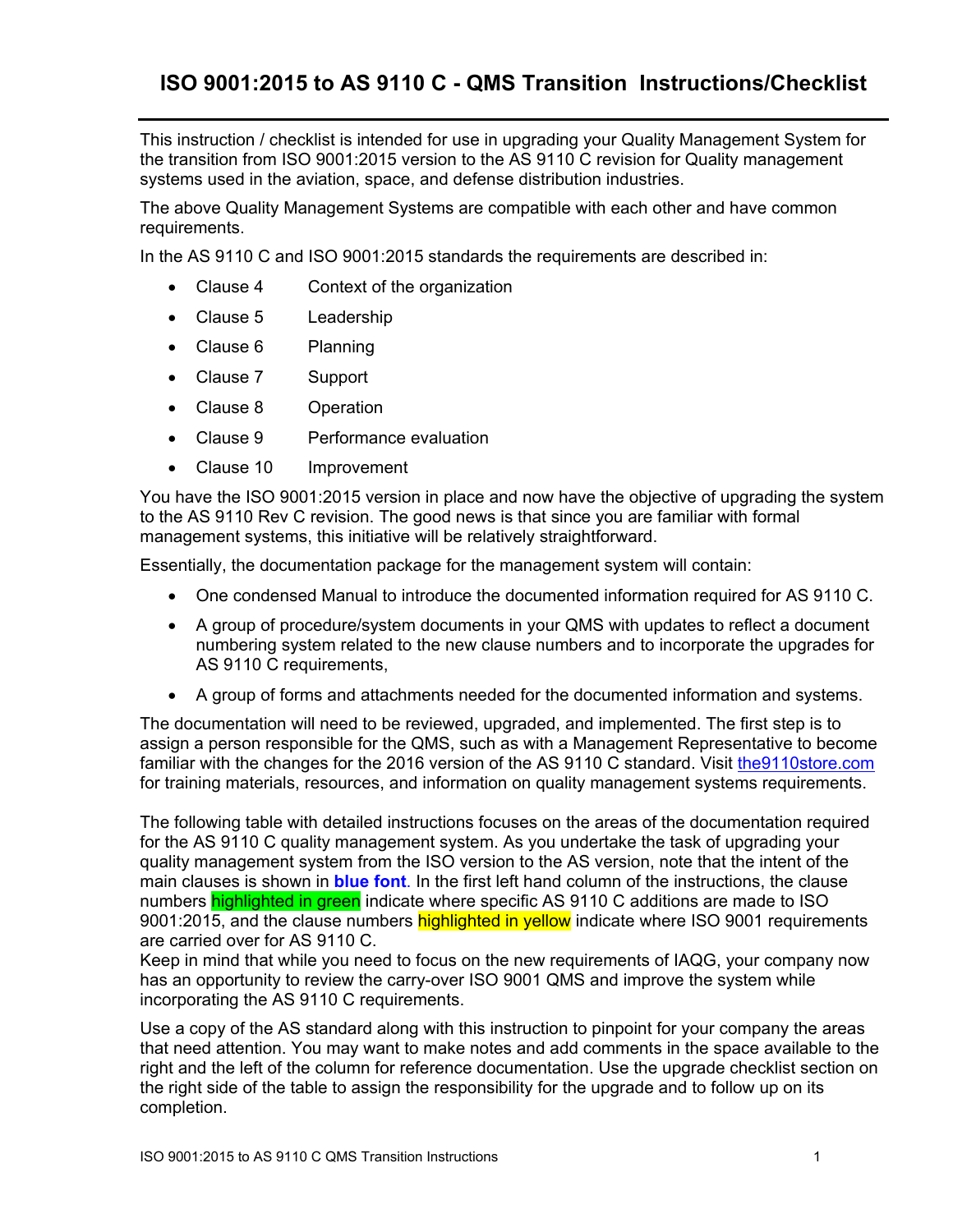| AS 9110                       | Changes to the existing ISO 9001:2015                                                                                                                                                                                                                                                                                                                              | <b>Reference</b><br><b>Changes in existing documentation</b> |                                                                                                                                                                                                                                                                                                                                                                                                    |                        | <b>Upgrade Checklist</b>        |
|-------------------------------|--------------------------------------------------------------------------------------------------------------------------------------------------------------------------------------------------------------------------------------------------------------------------------------------------------------------------------------------------------------------|--------------------------------------------------------------|----------------------------------------------------------------------------------------------------------------------------------------------------------------------------------------------------------------------------------------------------------------------------------------------------------------------------------------------------------------------------------------------------|------------------------|---------------------------------|
| <b>Rev C</b><br><b>Clause</b> | <b>Quality System</b>                                                                                                                                                                                                                                                                                                                                              | document                                                     |                                                                                                                                                                                                                                                                                                                                                                                                    | <b>Assigned</b><br>to: | <b>Date</b><br><b>Completed</b> |
| All                           | The SAE international Aerospace<br>standard AS 9110 Rev C is restructured<br>and contains 10 sections or clauses<br>numbered 1 through 10.<br>The standard is revised to incorporate the<br>new clause structure and content of ISO<br>9001:2015. In addition, aviation, space,<br>and defense(ASD) industry requirements,<br>definitions, and notes are included. | AS 9110 C                                                    | The requirement clauses of the new standard are the<br>Clause 4 through Clause 10.<br>Your company needs to become familiar with the<br>new structure and the changes and subsequently<br>upgrade the Quality Management System (QMS).<br>Your company now has an opportunity to review the<br>exiting ISO 9001:2015 QMS and improve the system<br>while incorporating the AS 9110 C requirements. |                        |                                 |
| All                           | While the specific requirement for a<br>quality manual is not in AS 9110 C and<br>ISO 9001:2015, the standard requires that<br>Documented Information be maintained<br>for the QMS.                                                                                                                                                                                | Manual                                                       | Replace / rework your existing Quality Manual with a<br>condensed version that will introduce the QMS.<br>A quality manual is not included as a requirement in<br>clause 7.5.1 of AS 9110 C; however, documented<br>information is required to be maintained for the QMS.                                                                                                                          |                        |                                 |
|                               |                                                                                                                                                                                                                                                                                                                                                                    | Manual                                                       | In the condensed manual include sections for:<br>• Scope of the Quality Management System (QMS)<br>• Distribution Control List,<br>• Revision Status,<br>Quality Policy and Objective, Strategic Direction,<br>• Organization Chart,<br>• Company Background - Products and Services,<br>• Process Flow Diagram,<br>List of Documented Information,<br>• Records Documentation Matrix.             |                        |                                 |
|                               | The specific requirement for documented<br>procedures is not in AS 9110 C and ISO<br>9001:2015; however documented<br>information is required to plan, establish,<br>implement, and maintain the QMS<br>processes.                                                                                                                                                 | Documented<br>information                                    | The QMS documented information may be<br>presented in any suitable format such as in a<br>method, an instruction, a system, a process, a<br>procedure, a manual, etc.<br>You will need to add / replace / rework your QMS<br>procedures to incorporate the AS 9110 C<br>requirements.<br>An early consideration is the development of a<br>process for the control of documented information.      |                        |                                 |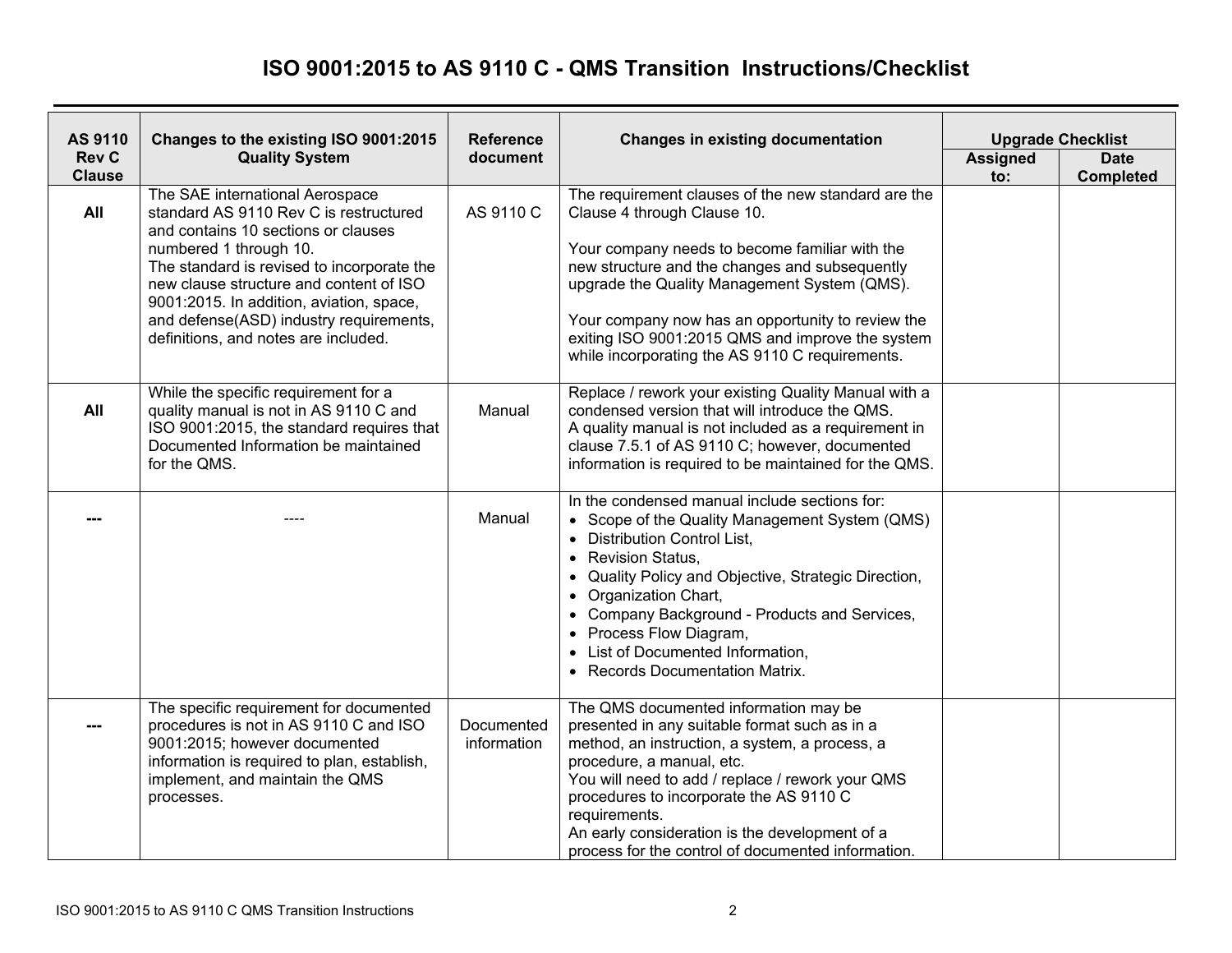|                         |                                                                                                                                        |                           | Replace / rework the documented procedures for<br>Control of Documents and Control of Records with a<br>procedure, (such as P-750) for Documented<br>Information and include it in section 7.5.                                                                                                                                                                                                                                                  |  |
|-------------------------|----------------------------------------------------------------------------------------------------------------------------------------|---------------------------|--------------------------------------------------------------------------------------------------------------------------------------------------------------------------------------------------------------------------------------------------------------------------------------------------------------------------------------------------------------------------------------------------------------------------------------------------|--|
| $\overline{\mathbf{4}}$ | applicability and interactions need to be determined.                                                                                  |                           | This first clause introduces two sub-clauses relating to the context of the organization, (1) understanding the organization and its context and (2)<br>understanding the needs and expectations of interested parties. Together they require that you determine the issues and requirements that can<br>impact on the planning of the Quality Management System (QMS). In addition, the scope of the QMS and the QMS processes along with their |  |
| $\overline{\mathbf{4}}$ | Clause 4, Context of the Organization is a<br>new requirement in both AS 9110 C and<br>ISO 9001:2015.                                  | Documented<br>information | Your company must determine the issues and<br>requirements that can impact on the planning of the<br>QMS and that can affect the ability to achieve the<br>intended results of the QMS.<br>You may want to develop an organizational context<br>worksheet to identify issues and requirements.                                                                                                                                                   |  |
| 4.1                     | Documented information for the QMS sets<br>the stage for an understanding of the<br>requirements and of the international<br>standard. | Procedure                 | Review the information (in a document P-400,<br>Organizational Context) that outlines the process to<br>understand and determine the internal and external<br>issues that are relevant to the QMS.                                                                                                                                                                                                                                               |  |
| 4.2                     | A stakeholder approach provides for an<br>understanding of the requirements of<br>interested parties.                                  |                           | Review the process to understand and determine the<br>needs and expectations of interested parties.                                                                                                                                                                                                                                                                                                                                              |  |
| 4.3                     | In AS 9110 C, determining the scope of<br>the QMS is in clause 4.3.                                                                    |                           | Review the process to determine the scope of the<br>QMS.<br>Refer to 4.3 a) thru c) and consider the internal and<br>external issues, the requirements of interested<br>parties, and your products and services.                                                                                                                                                                                                                                 |  |
| 4.3                     | In AS 9110 C, the scope of the QMS<br>considers justification for requirements<br>that do not apply.                                   |                           | Review any justifications for requirements of the<br>standard that do not apply to the scope of the QMS.<br>Note that conformity to AS 9110 C can only be<br>claimed if the requirements determined to be not<br>applicable do not affect your ability or responsibility<br>to meet product and service requirements and<br>enhance customer satisfaction.                                                                                       |  |
| 4.4                     | In AS 9110 C, clause 4.4 outlines the<br>requirements for the QMS and its<br>processes and their interaction.                          |                           | Review your system to establish, implement,<br>maintain, and continually improve the QMS.<br>Provide an outline (in a document P-400) of the<br>process to determine the application and interaction<br>of the processes needed for the QMS.                                                                                                                                                                                                     |  |
| 4.4.1                   | The AS 9110 C QMS must also address<br>customer and applicable statutory and                                                           |                           | Document (in P-400) the process to address<br>customer requirements, applicable statutory and                                                                                                                                                                                                                                                                                                                                                    |  |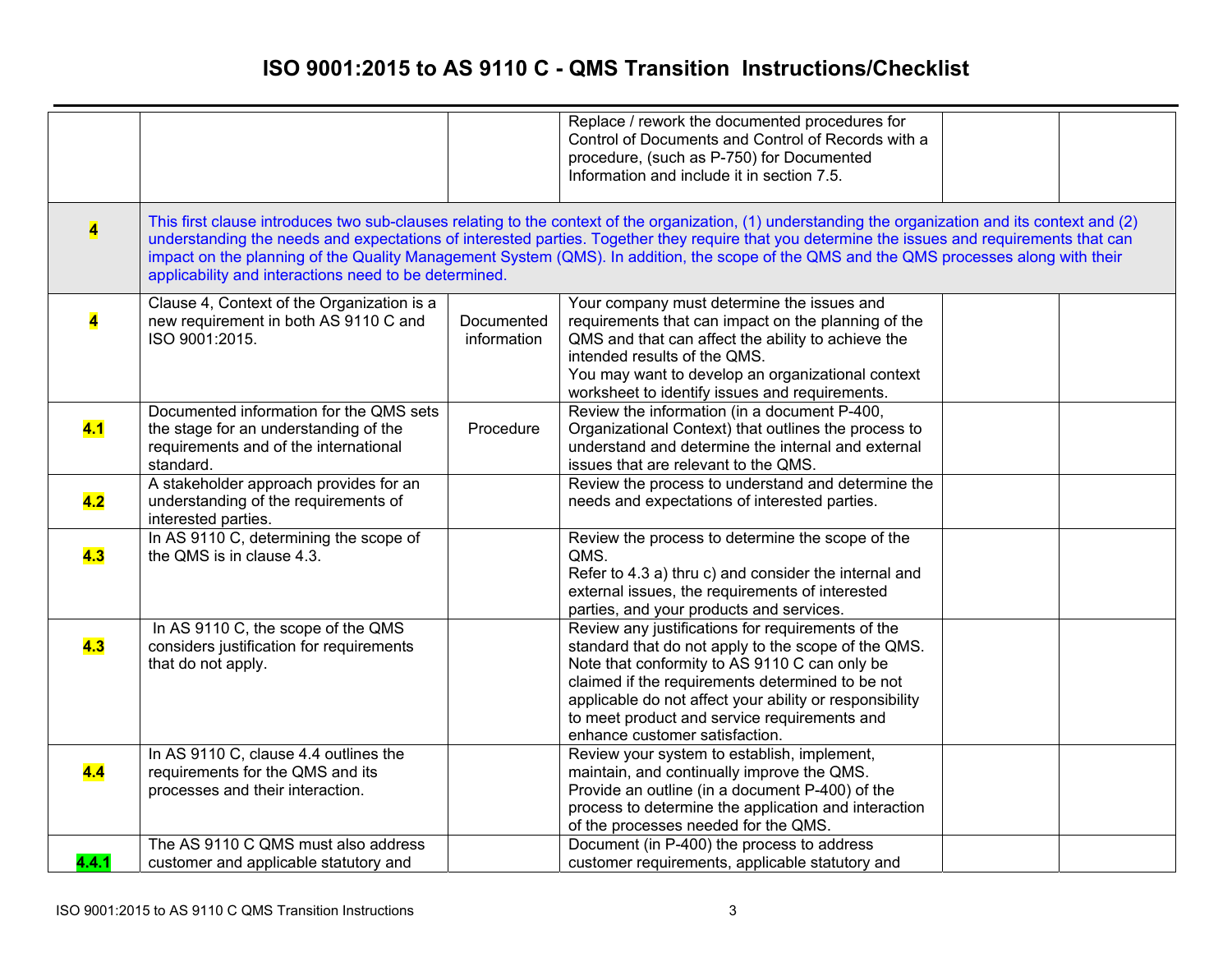| 4.4.2<br>4.4.2          | regulatory QMS requirements.<br>In AS 9110 C, clause 4.4.2 c) requires<br>that documented information as required<br>by the competent authority.<br>In AS 9110 C, clause 4.4.2 specifies new<br>requirements for documented information. |           | regulatory QMS requirements including any required<br>approvals, certificates, ratings, capability list, or<br>licenses.<br>Determine the inputs required and the outputs<br>expected from the processes and address risks and<br>opportunities and plan to implement actions to<br>address them. See clause 6.1.<br>For the QMS, refer to 4.4.2 a) thru c) and add the<br>new requirement to establish and maintain<br>documented information as required by the<br>competent authority.<br>Document (in a P-400) the process to establish and<br>maintain the documented information for:<br>• General description of relevant interested parties,<br>• Scope of the quality management system, |  |
|-------------------------|------------------------------------------------------------------------------------------------------------------------------------------------------------------------------------------------------------------------------------------|-----------|---------------------------------------------------------------------------------------------------------------------------------------------------------------------------------------------------------------------------------------------------------------------------------------------------------------------------------------------------------------------------------------------------------------------------------------------------------------------------------------------------------------------------------------------------------------------------------------------------------------------------------------------------------------------------------------------------|--|
|                         |                                                                                                                                                                                                                                          |           | including boundaries and applicability,<br>• Description of the processes needed for the<br>quality management system and their application<br>throughout the organization,<br>• The sequence and interaction of these processes<br>• Assignment of the responsibilities and authorities<br>for these processes,<br>Details of the system used to maintain and retain<br>documented information for work done for each<br>article or product.<br>See Documented information, clause 7.5.<br>Outline (in a document P-750) the process for the<br>control of documented information.                                                                                                               |  |
| $\overline{\mathbf{5}}$ | authorities for relevant roles are assigned, communicated, and understood.                                                                                                                                                               |           | This clause requires that your top management demonstrates leadership and commitment with respect to the QMS. In addition, top management is<br>required to demonstrate leadership and commitment with respect to customer focus. This section also asks top management to establish,<br>implement and maintain both a quality policy and a safety policy that is appropria+te to your company and to ensure that the responsibilities and                                                                                                                                                                                                                                                        |  |
| 5                       | Manager, and other Appointed Managers as required for operational activities.                                                                                                                                                            |           | In addition, top management needs to identify responsible persons as the Management Representative, the Accountable Manager, the Quality                                                                                                                                                                                                                                                                                                                                                                                                                                                                                                                                                          |  |
| 5                       | Clause 5, leadership is a requirement in<br>both AS 9110 C and ISO 9001:2015.                                                                                                                                                            | Procedure | Review your existing document (such as P-500) to<br>incorporate the requirements for leadership and<br>commitment.                                                                                                                                                                                                                                                                                                                                                                                                                                                                                                                                                                                |  |
| 5.1.1                   | In AS 9110 C, clause 5.1.1 a) thru j)<br>outlines the carry-over requirements to                                                                                                                                                         |           | Review the actions to demonstrate the leadership<br>and commitment to the QMS.                                                                                                                                                                                                                                                                                                                                                                                                                                                                                                                                                                                                                    |  |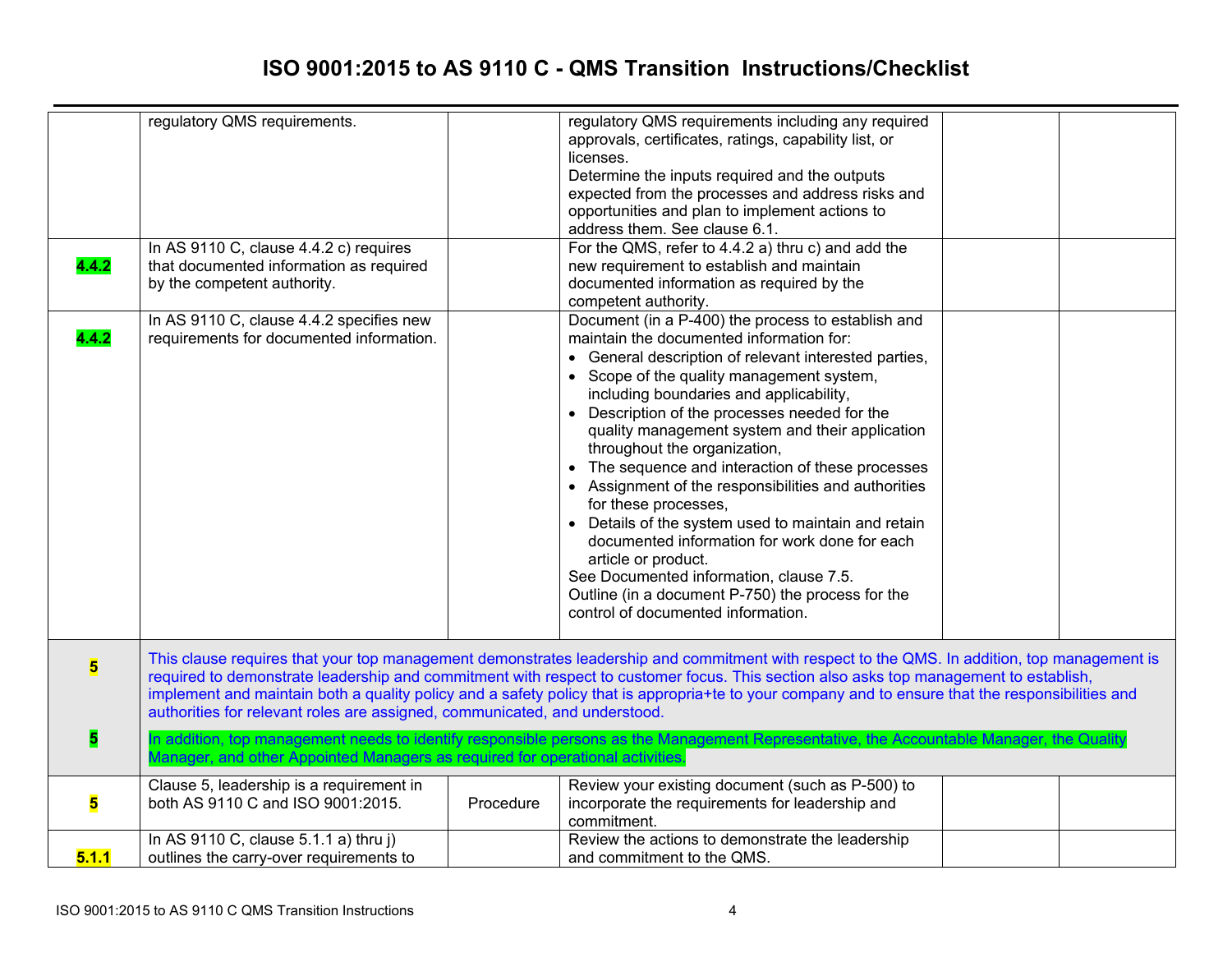|       | demonstrate leadership and commitment.      |              |                                                                           |  |
|-------|---------------------------------------------|--------------|---------------------------------------------------------------------------|--|
|       |                                             |              | Refer to the requirements in clause $5.1.1$ a) thru j)                    |  |
|       |                                             |              | dealing with a) accountability for the QMS, to j)                         |  |
|       |                                             |              | support for relevant management roles.                                    |  |
|       | In AS 9110 C, clause 5.1.1 k) and I)        |              | In P-500, include the new requirements dealing with                       |  |
| 5.1.1 | outlines the new requirements to            |              | k) ensuring that the safety policy and safety                             |  |
|       | demonstrate leadership and commitment.      |              | objectives are established, and I) ensuring that                          |  |
|       |                                             |              | corrective actions, especially from the audits, are                       |  |
|       |                                             |              |                                                                           |  |
|       | In AS 9110 C, clause 5.1.2 a) thru c)       |              | promptly implemented.<br>Review the actions to demonstrate the leadership |  |
| 5.1.2 |                                             |              |                                                                           |  |
|       | covers the carry-over requirements for      |              | and commitment to customer focus. Refer to 5.1.2 a)                       |  |
|       | customer focus.                             |              | thru c) requirements dealing with meeting customer                        |  |
|       |                                             |              | and regulatory requirements, addressing risks and                         |  |
|       |                                             |              | opportunities, and customer satisfaction, product                         |  |
|       |                                             |              | conformity, on-time delivery performance, and action                      |  |
|       |                                             |              | taken if planned results are not or will not be met.                      |  |
|       | In AS 9110 C, clause 5.1.2 d), covers a     |              | In P-500, include the requirements for customer                           |  |
| 5.1.2 | new requirement for product and service     |              | focus 5.1.2 d) dealing with product conformity, on-                       |  |
|       | conformity and on-time delivery             |              | time delivery performance, and action taken if                            |  |
|       | performance.                                |              | planned results are not or will not be met.                               |  |
|       | In AS 9110 C, clause 5.2.1 outlines the     |              | Review the process for developing a quality policy                        |  |
| 5.2.1 | requirements for the quality policy.        |              | that is appropriate to the purpose and context of your                    |  |
|       |                                             |              | company and communicating this quality policy.                            |  |
|       | In AS 9110 C, clause 5.2.2 outlines the     |              | Review the new requirements that the quality policy                       |  |
| 5.2.2 | requirements for the availability of the    |              | is communicated, is available as documented                               |  |
|       | quality policy.                             |              | information and is available to interested parties.                       |  |
|       | In AS 9110 C, clause 5.2.3 outlines the     |              | Include (in document P-500) the process for                               |  |
| 5.2.3 | requirements for establishing and           |              | establishing and communicating a safety policy.                           |  |
|       | communicating the safety policy.            |              | Refer to 5.2.3 a) thru c.) dealing with requirements                      |  |
|       |                                             |              | for the safety policy and safety objectives.                              |  |
|       | In AS 9110 C, clause 5.3 covers             |              | Review the system for ensuring that the                                   |  |
| 5.3   | organizational roles, responsibilities, and | Organization | responsibilities and authorities for relevant roles are                   |  |
|       | authorities.                                | chart        | assigned and communicated.                                                |  |
|       | In AS 9110 C, clause 5.3 requires the       |              | Top management is required to appoint a specific                          |  |
| 5.3   | appointment of a management                 |              | member of the team as the management                                      |  |
|       | representative.                             |              | representative who has the responsibility and                             |  |
|       | In ISO 9001:2015, a specific management     |              | authority to oversee the QMS and ensure that it                           |  |
|       | representative was not required to be       |              | conforms to the requirements of the AS standard.                          |  |
|       | appointed.                                  |              | This person must have unrestricted access to top                          |  |
|       |                                             |              | management and organizational freedom to deal                             |  |
|       |                                             |              | with quality management issues.                                           |  |
|       |                                             |              | Note that the responsibility of the management                            |  |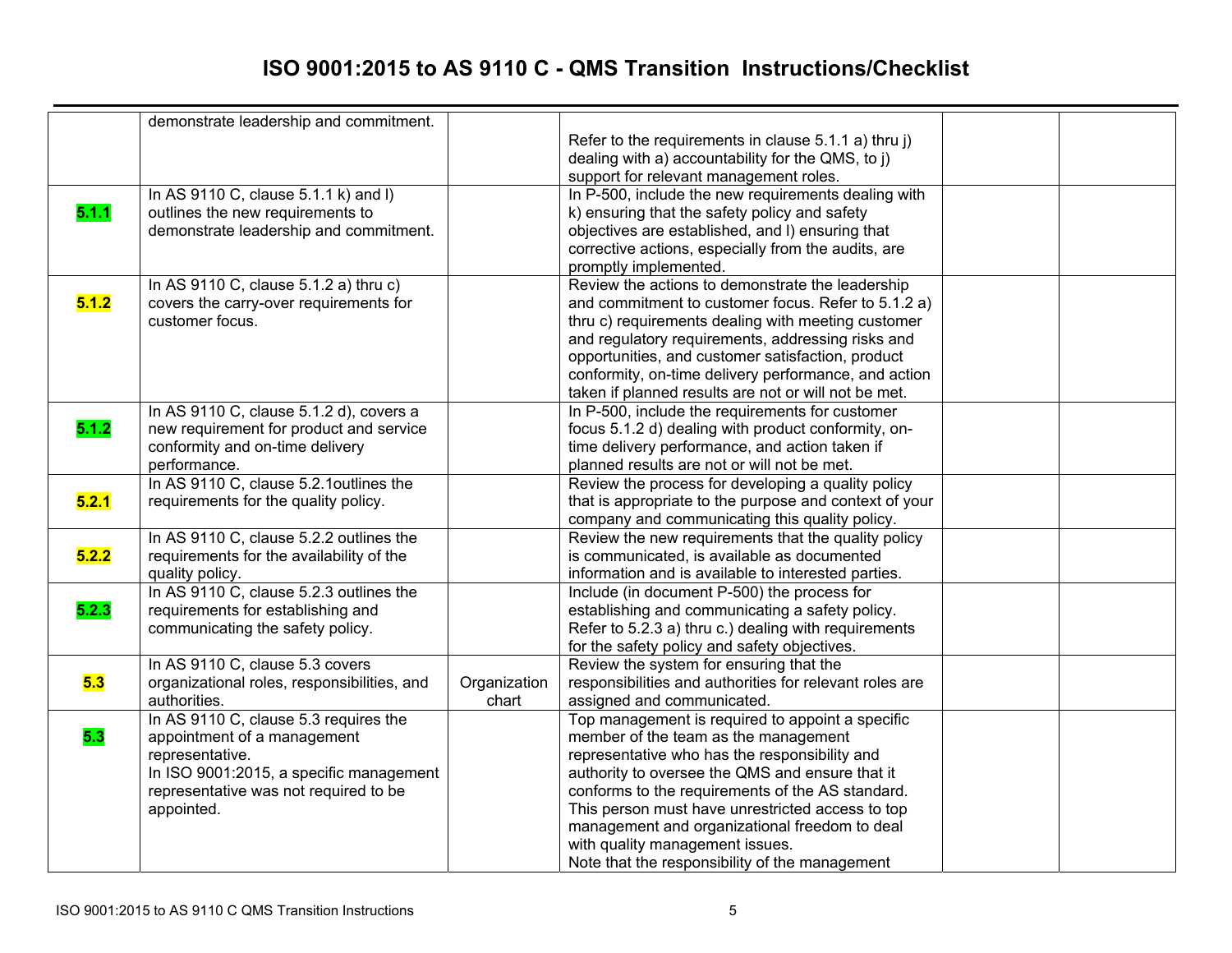#### **1.0 Purpose**

1.1 This procedure describes the process for controlling quality system documents.

#### **2.0 Responsibilities**

- 2.1 *Management* is responsible to ensure that personnel have access to and are aware of relevant quality management system (QMS) documentation and changes.
- 2.2 *Management* is responsible for assigning authors for documents.
- 2.3 The author is responsible for writing the document, creating related forms, getting a document number and submitting the document to the department manager for review.
- 2.4 *Department managers* are responsible for approving documents for their area of responsibility and ensure that they are legible, identifiable and available where needed.
- 2.5 *The document control coordinator* is responsible for assigning document numbers, maintaining the master list, posting new and revised documents on the network, distributing hard copies of documents and revising documents.
- 2.6 All employees are responsible for reviewing the documents as they use them and submitting document change requests to update documents as necessary.
- 2.7 *The network administrator* is responsible for backing up the network daily.
- 2.8 *Engineers are responsible for maintaining programs that control equipment. (If you have programs, controllers with programs or other software controlling your processes, the programs must be controlled.)*

#### **3.0 Definitions**

- 3.1 **Procedure**: Document outlining specific work processes and how the requirements of the AS9110B standard are being met.
- 3.2 **Work Instructions**: Step by step directions on how a task should be done.
- 3.3 **Attachments**: Documents used to further clarify or show examples of information described in the procedures and work instructions.
- 3.4 **Forms**: Documents used to make a record of completing all or part of the process described in procedures and work instructions.
- 3.5 **Records**: Completed forms or information generated as a result of the process described in a document and retained as indicated in the Control of Quality Records Procedure.
- 3.6 **References**: external documents or sources used in preparing documentation and completing work.
- 3.7 **Related Documents**: Other documents that may need to be altered if the current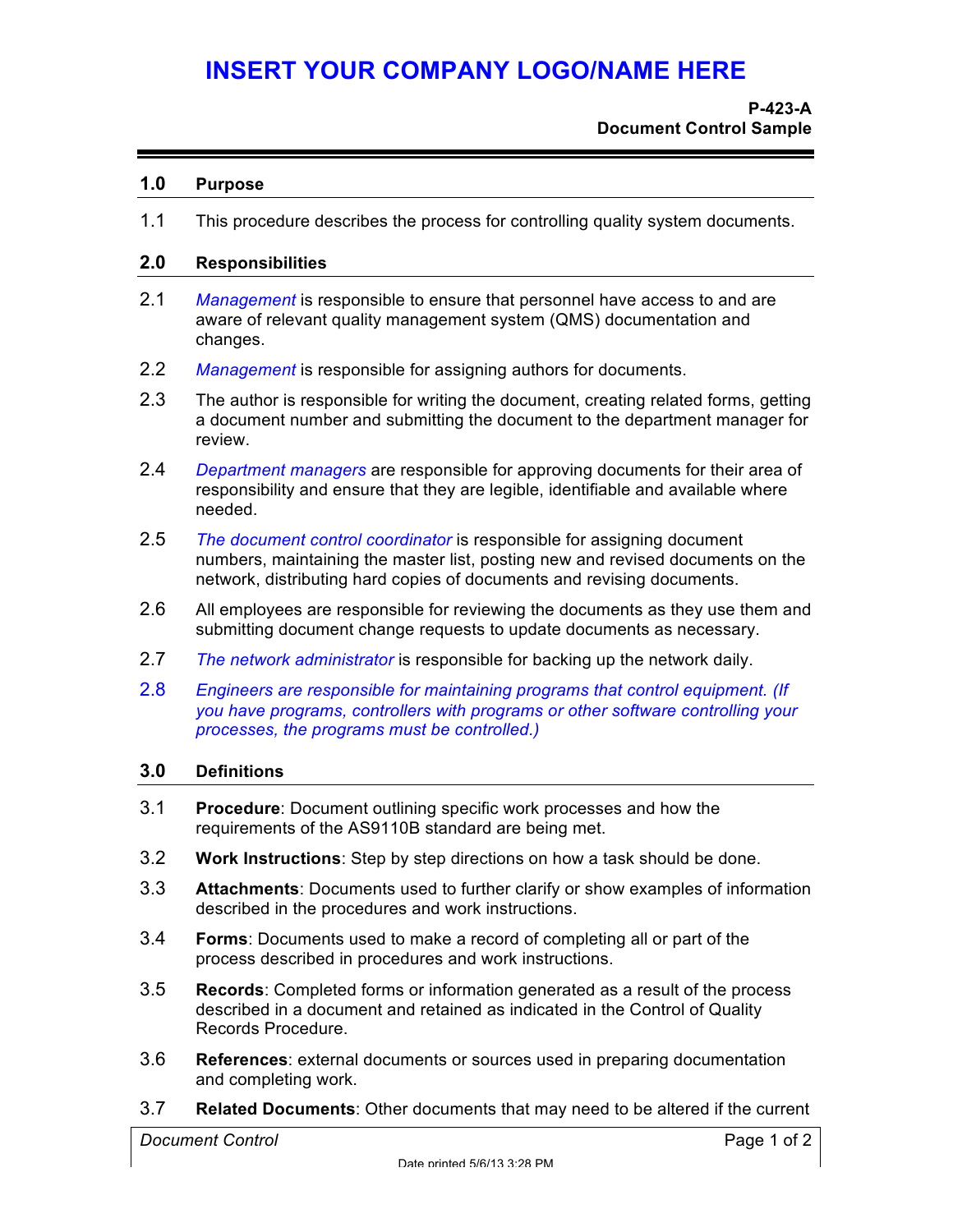3.8 P-720 Customer Related Processes

#### **4.0 References**

4.1 None

#### **5.0 Revisions**

| <b>Revision</b> | <b>Date</b> | <b>Section</b> | Paragraph | <b>Summary of change</b> | <b>Authorized by</b> |
|-----------------|-------------|----------------|-----------|--------------------------|----------------------|
| А               |             |                |           | <b>Initial issue</b>     |                      |
|                 |             |                |           |                          |                      |
|                 |             |                |           |                          |                      |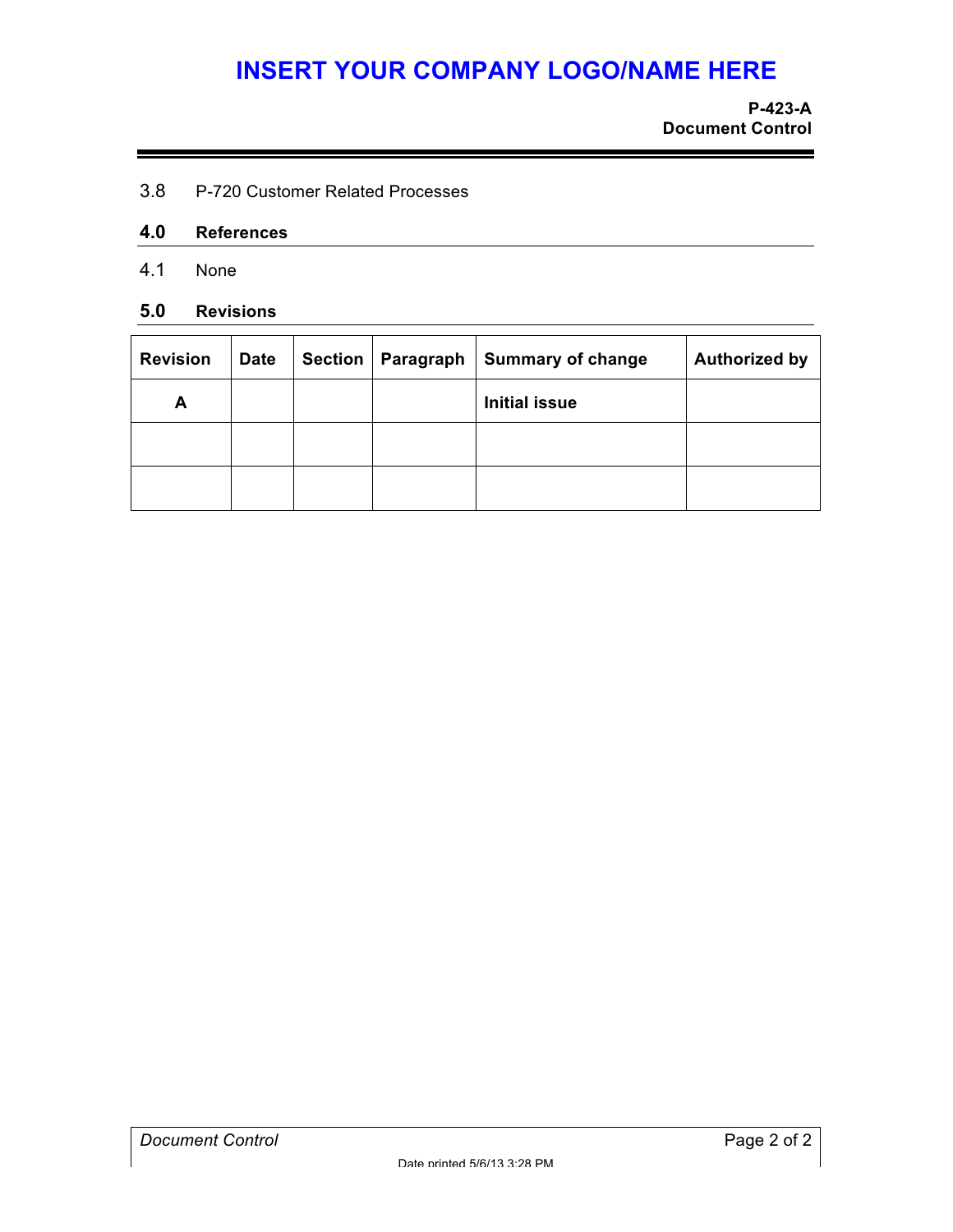#### **Risks and Opportunities Guidelines**

- The risks and opportunities are determined and addressed in order to ensure that the QMS can achieve its intended result(s), prevent, or reduce, undesired effects, and achieve continual improvement.
- Options to address risks and opportunities can include: avoiding risk, taking risk in order to pursue an opportunity, eliminating the risk source, changing the likelihood or consequences, sharing the risk, or retaining risk by informed decision.
- Actions to address the risks and opportunities are planned in order to integrate and implement them into the processes and to evaluate the effectiveness of these actions.
- Actions taken to address risks and opportunities are proportionate to the potential impact on the conformity of products and services.
- With inputs from the Quality team / ISO steering committee, this risk and opportunity worksheet is prepared by the Quality team leader / ISO management representative.
- The Quality team / ISO steering committee is responsible to set priorities for projects where risks and opportunities need to be addressed and to assign risk or opportunity project responsibilities.

------------------------------------------------------------------------------------------------------------------------------------------

The following instructions are used to assess the risks associated with the planning of the QMS processes and to assign priorities for the actions needed to address the risks and opportunities.

To determine the risks and opportunities that need to be addressed:

- In table below identify the activities/processes that are risk and opportunity candidates,
- Assign a value for each assessment category,
- R-values of 1 and 2 represent Risks/Threats, and O-values of 3 and 4 represent Opportunities.
- The project planning worksheet F-810-002 is used to plan high priority projects.

#### **Customer Impact: How much does the customer care?**

- 1 = Low customer priority
- 4 = Very important to the customer

#### **Changeability Index: Can you fix it?**

- 1 = Very Difficult / Expensive to fix
- $4$  = Relatively easy / cheap to fix

#### **Performance Status: How broken is it?**

- 1 = Only a few problems in the past
- 4 = Always seems to be causing problems

#### **Business Impact: How important is it to the business?**

- 1 = Has little impact on the business
- 4 = Is very important to the business

#### **Work Impact: What resources are available?**

- 1 = People who have capability to work on this activity are scarce
- 4 = People who have capability to work on this activity can be available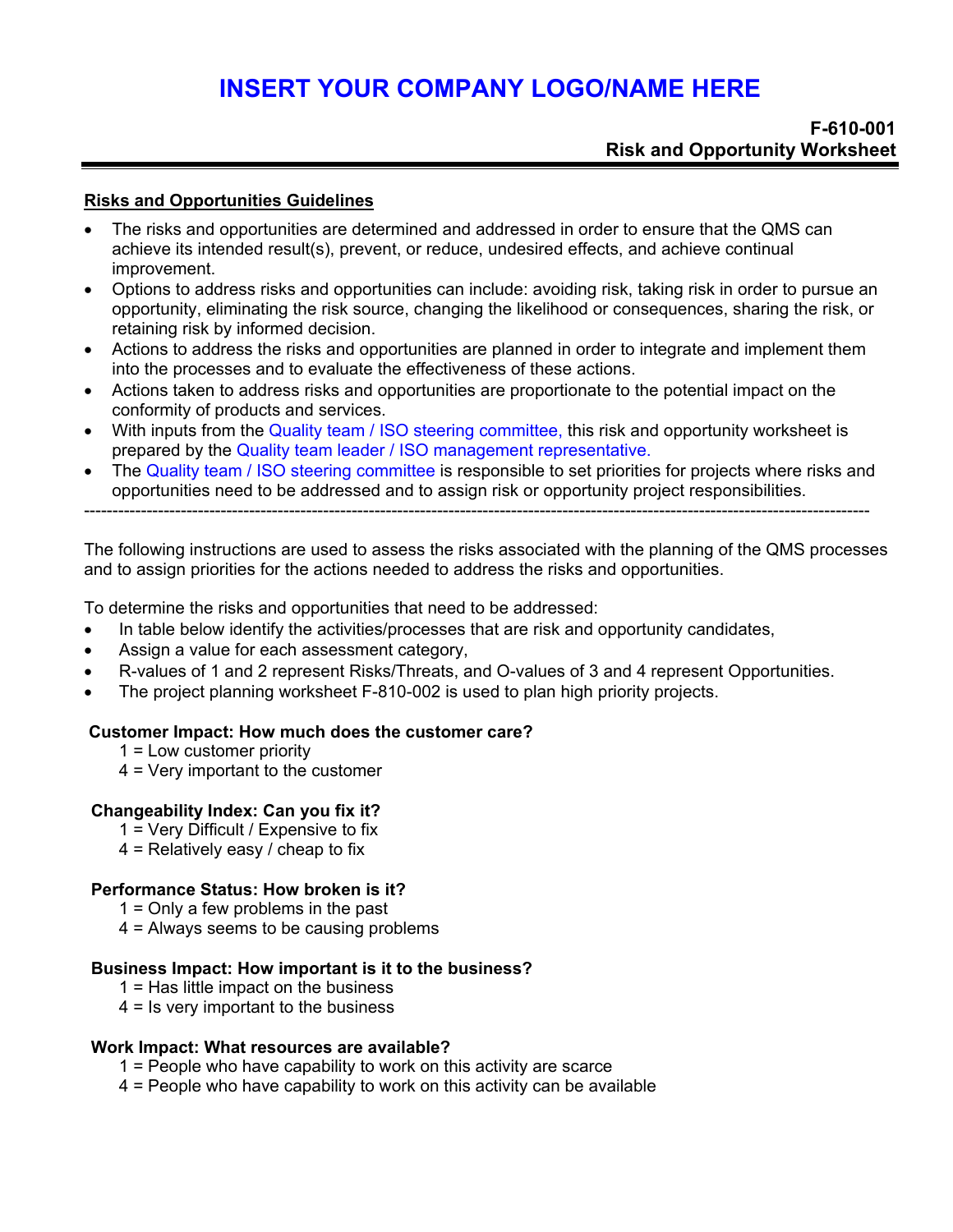#### **F-610-001 Risk and Opportunity Worksheet**

| <b>Process / Activity</b>                             | <b>Customer</b> | <b>Changeability</b> | Performance   | <b>Business</b> | <b>Work Impact</b> |   | Rank         |
|-------------------------------------------------------|-----------------|----------------------|---------------|-----------------|--------------------|---|--------------|
|                                                       | Impact          | <b>Index</b>         | <b>Status</b> | Impact          |                    | R | $\mathbf{o}$ |
|                                                       |                 |                      |               |                 |                    |   |              |
|                                                       |                 |                      |               |                 |                    |   |              |
|                                                       |                 |                      |               |                 |                    |   |              |
|                                                       |                 |                      |               |                 |                    |   |              |
|                                                       |                 |                      |               |                 |                    |   |              |
|                                                       |                 |                      |               |                 |                    |   |              |
|                                                       |                 |                      |               |                 |                    |   |              |
|                                                       |                 |                      |               |                 |                    |   |              |
|                                                       |                 |                      |               |                 |                    |   |              |
|                                                       |                 |                      |               |                 |                    |   |              |
|                                                       |                 |                      |               |                 |                    |   |              |
| <b>Review and Approval</b>                            |                 |                      |               |                 |                    |   |              |
| Prepared by: Quality team leader / SO management rep. |                 |                      |               |                 |                    |   |              |
| Reviewed by: Quality team / ISO steering committee    | Date:           |                      |               |                 |                    |   |              |
| <b>Approved by: President</b>                         | Date:           |                      |               |                 |                    |   |              |

The worksheet form F-610-001 provides for options / methods for risk analysis. Choose the option that is best suited for you – refer next page.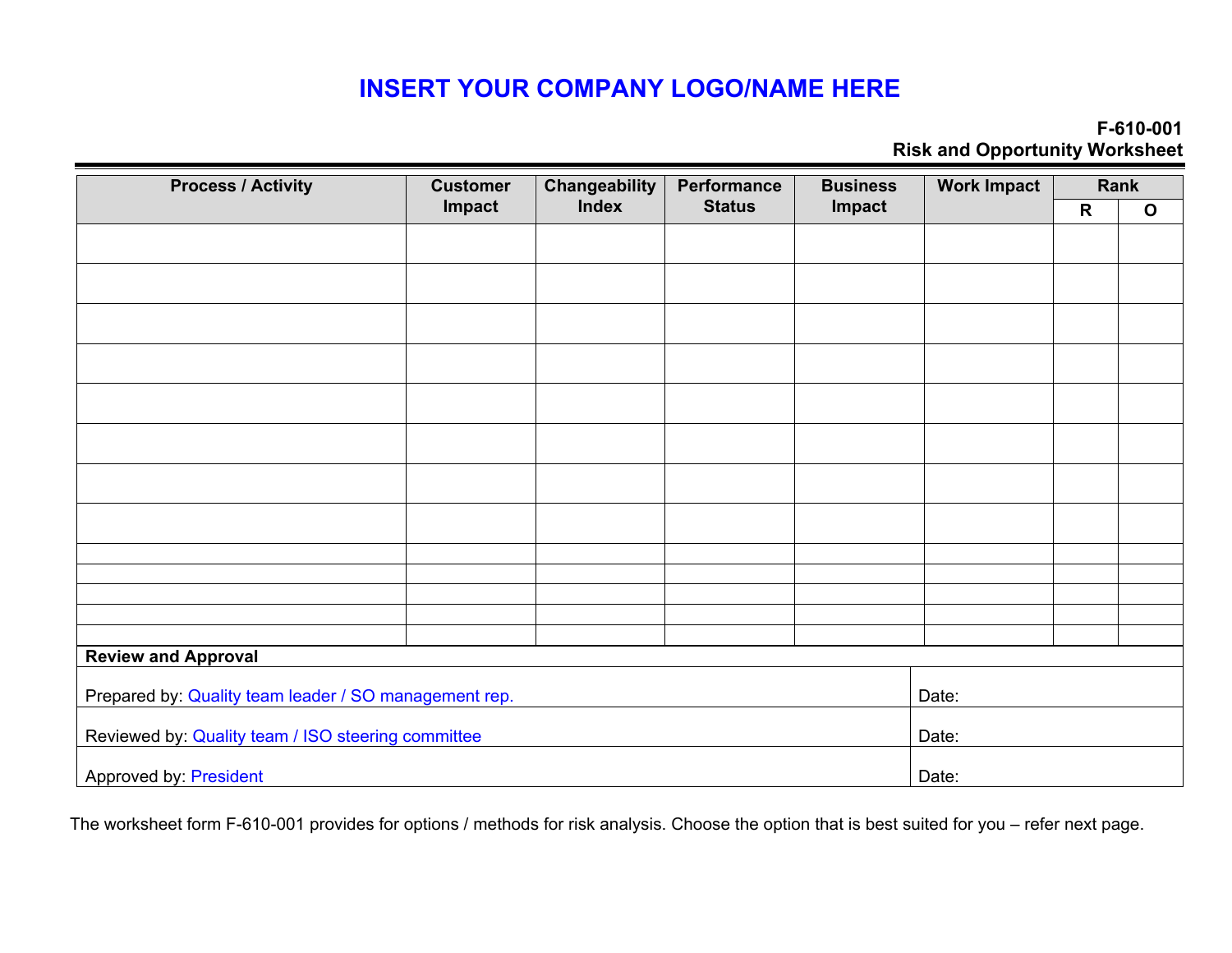\_\_\_\_\_\_\_\_\_\_\_\_\_\_\_\_\_\_\_\_\_\_\_\_\_\_\_\_\_\_\_\_\_\_\_\_\_\_\_\_\_\_\_\_\_\_\_\_\_\_\_\_\_\_\_\_\_\_\_\_\_\_\_\_\_\_\_\_\_\_\_\_\_\_\_\_\_\_\_\_\_\_\_\_\_\_\_\_\_\_\_\_\_\_\_\_\_\_\_\_\_\_\_\_\_\_\_\_\_\_\_\_\_\_\_\_\_\_\_\_\_\_\_\_\_\_\_\_\_\_\_\_\_\_\_\_\_\_\_\_\_\_\_\_\_

#### **Example** of completed worksheet

This worksheet is used to identify the processes required for the Quality Management System. It is designed to ensure that all the requirements of the AS 9110 C standard are addressed and documented information available. In addition, the worksheet can be used as a training tool to help interested parties, such as employees, customers, auditors, and registrar understand your QMS.

| <b>PROCESS INPUTS - AS 9110 C</b>                                                                                | <b>PROCESS OUTPUTS</b>                   | <b>DOCUMENTED</b>                     | <b>RESPONSIBILITY</b>               |                |
|------------------------------------------------------------------------------------------------------------------|------------------------------------------|---------------------------------------|-------------------------------------|----------------|
| for                                                                                                              | <b>Key Processes</b>                     | <b>INFORMATION</b>                    | for Processes                       | <b>REMARKS</b> |
| <b>Aviation Maintenance Organizations</b>                                                                        |                                          | for Processes                         |                                     |                |
| <b>Quality management systems - Requirements</b><br>1 Scope<br>2 Normative references<br>3 Terms and definitions | QMS-Manual                               | QM-9110-C<br>Manual p.5<br>Manual p.6 | President                           |                |
| 4 Context of the organization                                                                                    | Context of the organization              | QMS-Section D                         |                                     |                |
| 4.1 Understanding the organization and its context                                                               | <b>Organizational context</b>            | P-400                                 | <b>President</b>                    |                |
|                                                                                                                  | Context                                  | P-400 par 5.1                         |                                     |                |
|                                                                                                                  | Context of the organization<br>worksheet | F-440-002                             | <b>AS</b> committee                 |                |
| 4.2 Understanding the needs and expectations of<br>interested parties                                            | Needs and expectations                   | P-400 par 5.2                         |                                     |                |
| 4.3 Determining the scope of the quality management<br>system                                                    | Scope of the QMS                         | P-400 par 5.4                         |                                     |                |
| 4.4 Quality management system and its processes                                                                  | Process interactions                     | P-400 par 5.5                         |                                     |                |
|                                                                                                                  | Flow diagram                             | FD-440-001                            |                                     |                |
|                                                                                                                  | <b>QMS Process Identification</b>        | F-440-001                             | <b>Management</b><br>representative | This Form      |
| 4.4.1 The organization                                                                                           | Process support, confidence,<br>and      | P-400, par $5.6 - 5.7$                |                                     |                |
| 4.4.2 To the extent $\dots$                                                                                      | documented information                   |                                       |                                     |                |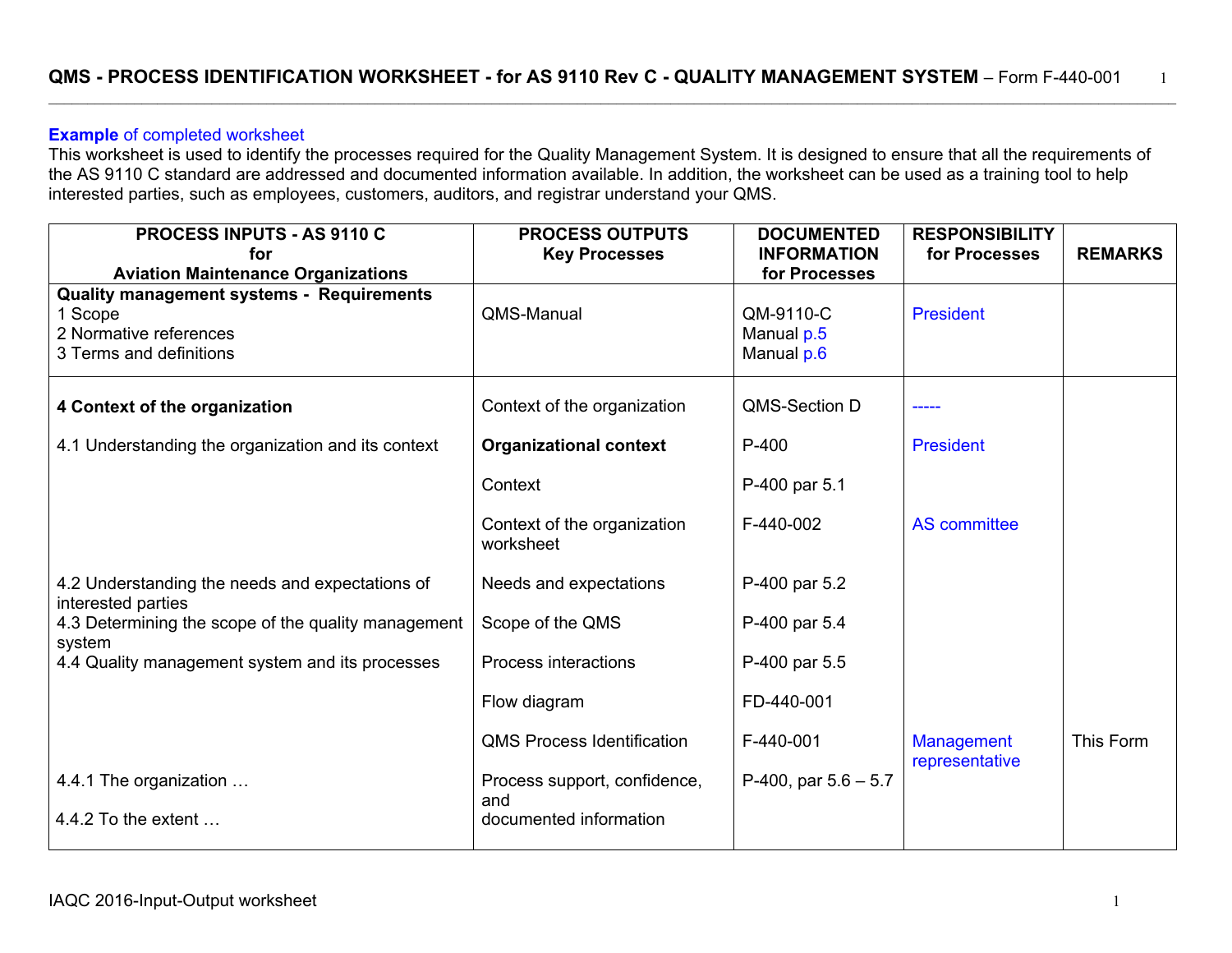#### QMS - PROCESS IDENTIFICATION WORKSHEET - for AS 9110 Rev C - QUALITY MANAGEMENT SYSTEM - Form F-440-001 2 \_\_\_\_\_\_\_\_\_\_\_\_\_\_\_\_\_\_\_\_\_\_\_\_\_\_\_\_\_\_\_\_\_\_\_\_\_\_\_\_\_\_\_\_\_\_\_\_\_\_\_\_\_\_\_\_\_\_\_\_\_\_\_\_\_\_\_\_\_\_\_\_\_\_\_\_\_\_\_\_\_\_\_\_\_\_\_\_\_\_\_\_\_\_\_\_\_\_\_\_\_\_\_\_\_\_\_\_\_\_\_\_\_\_\_\_\_\_\_\_\_\_\_\_\_\_\_\_\_\_\_\_\_\_\_\_\_\_\_\_\_\_\_\_\_

| 5 Leadership                                                   | Leadership                              | QMS-Section D                      |                     |
|----------------------------------------------------------------|-----------------------------------------|------------------------------------|---------------------|
| 5.1 Leadership and commitment                                  | Leadership                              | P-500                              | <b>President</b>    |
| 5.1.1 General                                                  | Leadership and commitment               | P-500, par 5.1                     |                     |
|                                                                | Business process map                    | FD-510-001                         | <b>AS Committee</b> |
| 5.1.2 Customer focus                                           | <b>Customer focus</b>                   | P-500, par 5.2                     |                     |
| 5.2 Policy                                                     | <b>Quality policy</b>                   | P-500, par 5.3                     | <b>AS Committee</b> |
| 5.2.1 Establishing the quality policy                          | Quality policy - attachment             | A-520-001                          |                     |
| 5.2.2 Communicating the quality policy                         | Communication                           | P-500, par 5.3.5                   |                     |
| 5.2.3 Establishing and communicating the safety                | Safety policy                           | P-500 par 5.4                      | <b>AS Committee</b> |
| policy                                                         | Safety policy - attachment              | A-520-002                          |                     |
| 5.3 Organizational roles, responsibilities, and<br>authorities | Roles, responsibility, and<br>authority | P-500 par 5.5                      |                     |
|                                                                | Management representative               | P-500 par 5.5.2                    |                     |
| 5.3.1 Accountable manager                                      | Accountable manager                     | P-500 par 5.5.3                    |                     |
| 5.3.2 Quality manager<br>5.3.3 Other appointed managers        | Quality manager<br>Other managers       | P-500 par 5.5.4<br>P-500 par 5.5.5 |                     |
|                                                                |                                         |                                    |                     |
|                                                                | Organization chart                      | A-530-001                          | H R manager         |
| <b>6 Planning</b>                                              | Planning for the QMS                    | QMS-Section-D                      | -----               |
| 6.1 Actions to address risks and opportunities                 | <b>Planning for the QMS</b>             | P-600                              | Management rep      |
| 6.1.1 When planning for the QMS                                | Planning the QMS                        | P-600, par 5.1                     |                     |
| 6.1.2 The organization shall plan                              | Risk management- QMS<br>Planning        | P-600, par. 5.3                    |                     |